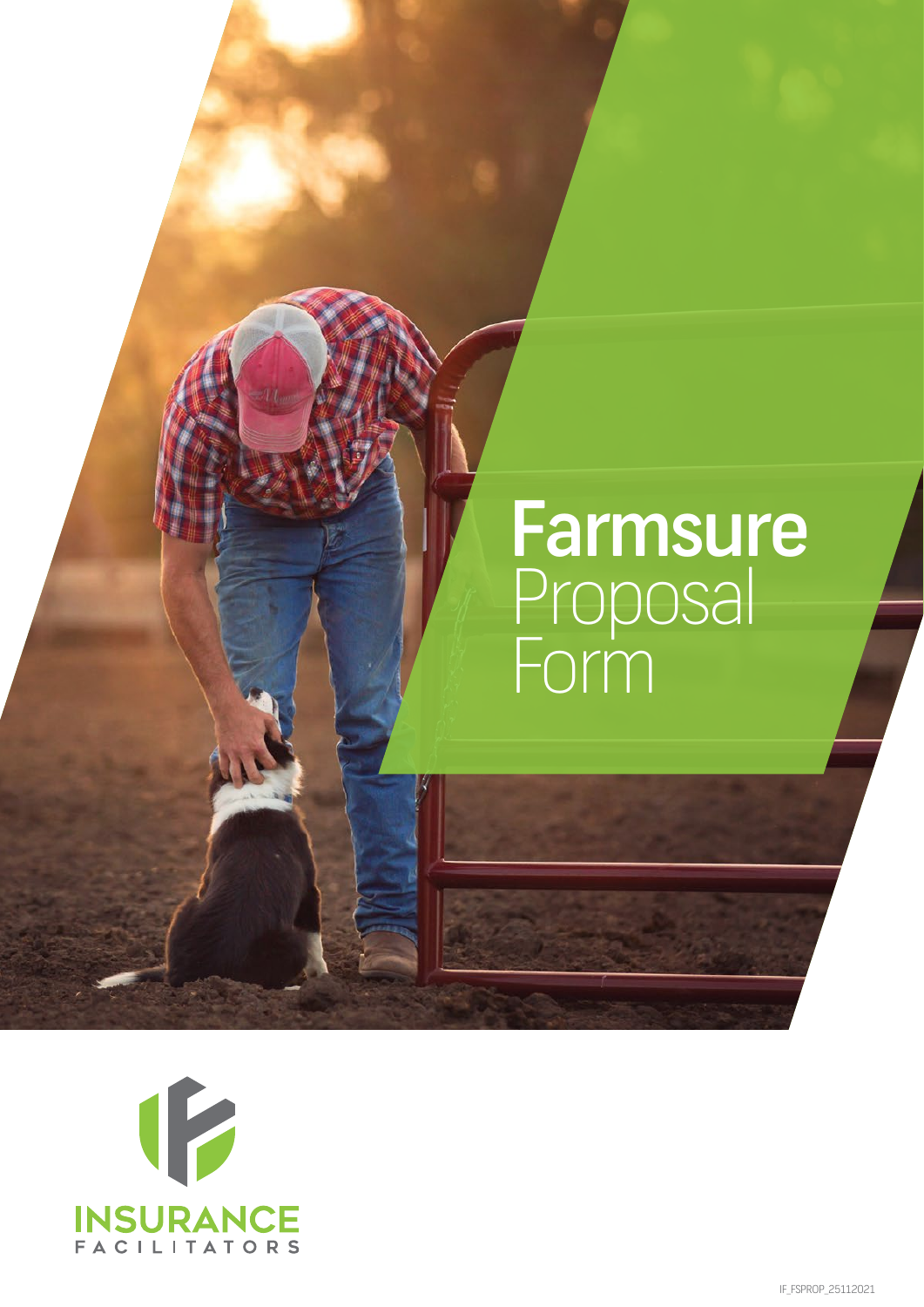## IMPORTANT NOTICES AND DUTY OF DISCLOSURE

#### **We, Us, Our, the Insurer**

HDI Global Specialty SE – Australia (ABN 58 129 395 544 AFSL No. 458776) is the insurer and issuer of this insurance Policy.

#### **Underwriting Agent**

Insurance Facilitators Pty Ltd (ABN 86 441 986 415 AFSL No. 289450)

#### **You, Your, Yours**

Means the person(s) or legal entity named in Your Policy Schedule as the Insured.

The following people are also insured, provided they live with You:

- The Insured's partner.
- The Insured's children.
- The Insured's partner's children.
- The Insured's parents.

The Insured's partner's parents.

The children specified above while at boarding school, college or university.

This proposal form Uses words that have special definitions, these words can be found in the Policy document.

#### **YOUR DUTY TO TAKE REASONABLE CARE NOT TO MISREPRESENT**

You have a duty to take reasonable care not to make any misrepresentation when entering into, varying, extending or renewing the Policy.

This means that it is essential that You respond to specific questions that We ask honestly and to the best of Your knowledge, including where We ask You to confirm or update information that You have previously given to Us when entering into, varying, extending or renewing the Policy.

If You do not respond honestly and accurately to specific questions that We ask, We may (acting reasonably) cancel Your Policy or reduce the amount We will pay You if You make a claim, or both. It is therefore vital that You be honest and specific in Your responses. If Your failure to tell Us is fraudulent, We may refuse to pay a claim and treat the Policy as if it never existed (this does not mean that We will refund any premiums that You have already paid).

Please read Our Policy Wording, Notice to Intending Insured, for a full explanation. If You are unclear of any particular question or would like Us to explain it to You, please get in touch with Us and We will explain this to You.

#### **PRIVACY STATEMENT**

Privacy legislation regulates the way private sector organisations can collect, use, keep secure and disclose personal information. We are bound by the Privacy Act 1988 (Cth), when collecting and handling Your personal information. We have developed a privacy Policy which explains what sort of personal information We hold about You and what We do with it.

We will only collect personal information from or about You for the purpose of assessing Your application for insurance and administering Your Policy, including any claims You make or claims made against You. We will only use and disclose Your personal information for a purpose You would reasonably expect.

We may need to disclose personal information to other entities within Our group, reinsurers (who may be located overseas), insurance intermediaries, insurance reference bureaux, credit reference agencies, Our advisers, Our agents, Our administrators and those involved in the claims handling process (including assessors, investigators and others), for the purpose

of assisting Us and them in providing relevant services and products, or the purpose of recovery or litigation. We may disclose personal information to people listed as co-insured on Your Policy and to family members or agents authorised by You. Disclosures may also be made to government, law enforcement, dispute resolution, statutory or regulatory bodies, or as required by law. We will request Your consent to any other purpose.

By providing Your personal information to Us, You consent to Us making the disclosures set out above which require consent. This consent to the use and disclosure of Your personal information remains valid unless You alter or revoke it by giving Us written notice. Without Your personal information We may not be able to issue insurance cover to You or process Your claim.

You also have the opportunity to find out what personal information We hold about You and, when necessary, correct any errors in this information. Generally, We will do this without restriction or charge.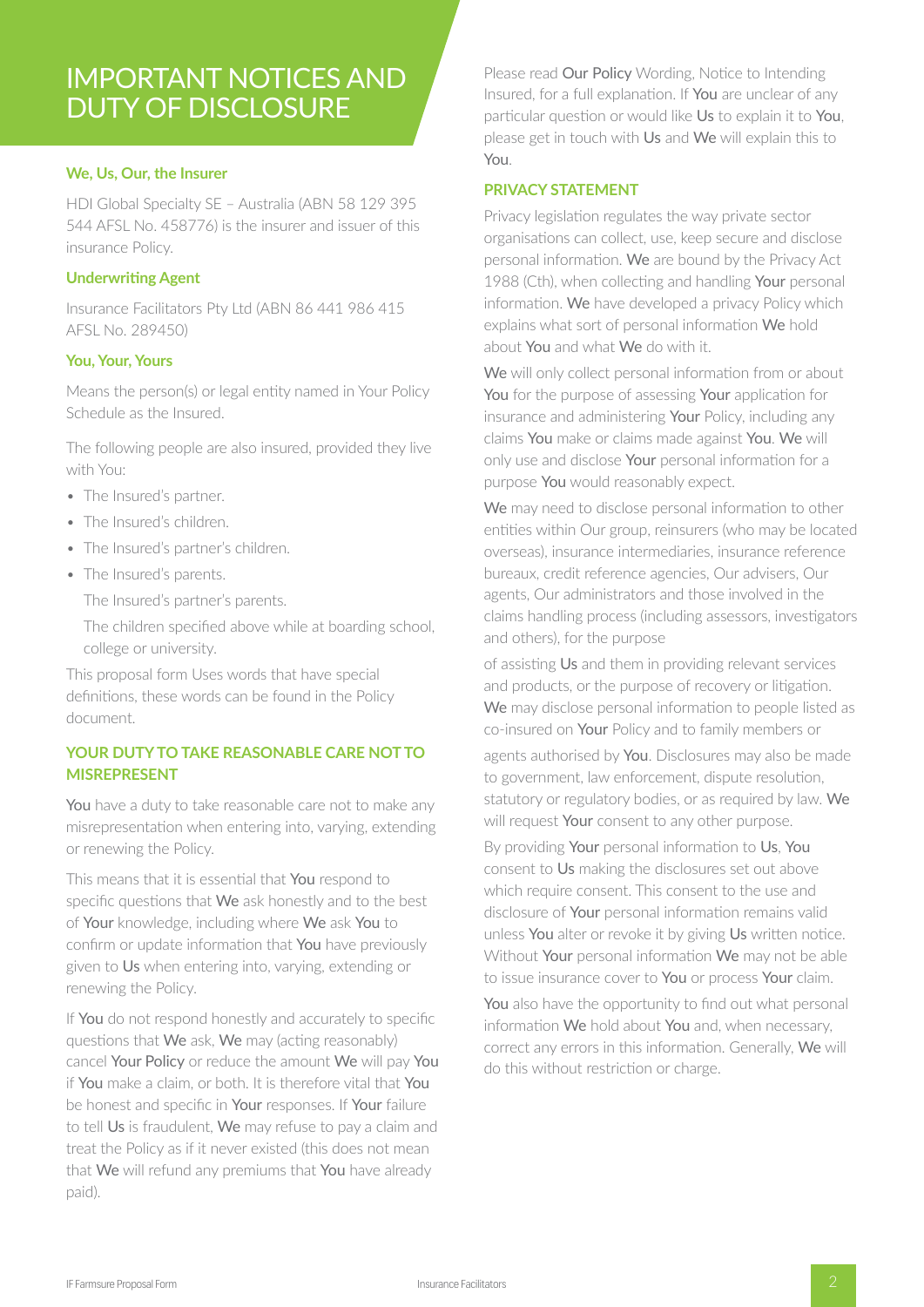For further information about Our privacy Policy or to access or correct Your personal information, please contact Us at the following address:

HDI Global Specialty SE - Australia Tower One, Level 33, 100 Barangaroo Avenue, Sydney, NSW, 2000

If You believe that We have interfered with Your privacy in Our handling of Your personal information You may lodge a complaint by contacting Us.

We will attempt to resolve Your complaint in accordance with Our Privacy Complaints Handling Procedure.

If You are not satisfied with the resolution of Your complaint or with the way that We have handled Your complaint through the Privacy Complaints Procedure, You may be able to refer the matter to the Office of the Australian Information Commissioner.

It You would like more information about Our Privacy Complaints Procedure please contact Us.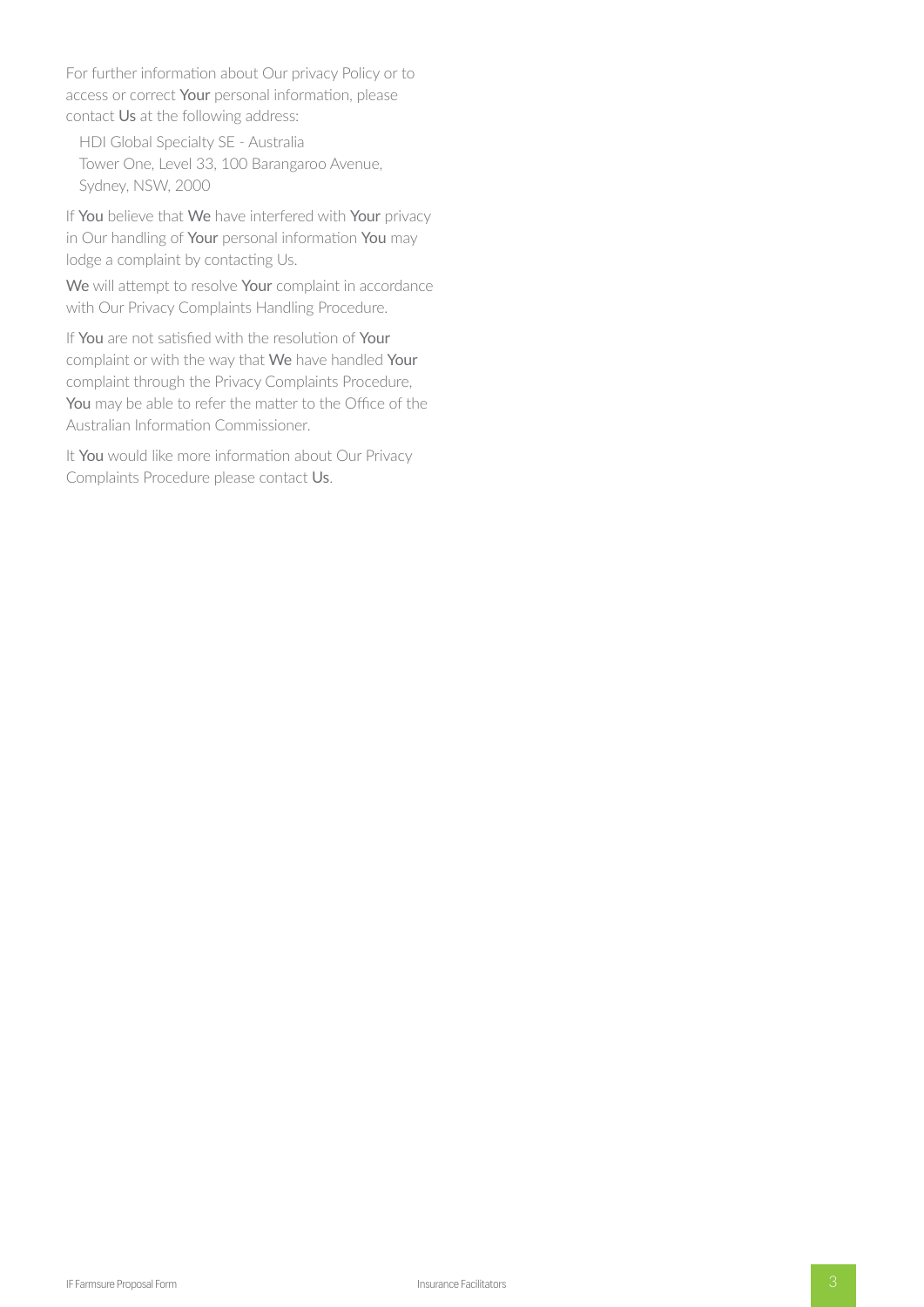## **FARMSURE** INSURANCE PROPOSAL

#### **INSURED DETAILS**

| T/As                                                               |           |                                                                                                                     |
|--------------------------------------------------------------------|-----------|---------------------------------------------------------------------------------------------------------------------|
|                                                                    |           |                                                                                                                     |
|                                                                    |           |                                                                                                                     |
| State                                                              | Post Code |                                                                                                                     |
| Mobile                                                             | Facsimile |                                                                                                                     |
| No                                                                 |           |                                                                                                                     |
|                                                                    |           |                                                                                                                     |
| $\%$                                                               |           |                                                                                                                     |
| Are there any additional Insureds to be insured under this Policy? | No        |                                                                                                                     |
|                                                                    |           |                                                                                                                     |
|                                                                    |           |                                                                                                                     |
|                                                                    |           |                                                                                                                     |
|                                                                    |           |                                                                                                                     |
|                                                                    |           |                                                                                                                     |
|                                                                    |           | Yes<br>Do You derive any income from activities other than farming? If so, please advise details and % of Turnover? |

#### **FARM DETAILS**

#### **Main Property**

| Situation Name                                                                     |                 |
|------------------------------------------------------------------------------------|-----------------|
| Situation Address                                                                  |                 |
| Percentage of Total Farming Operations at this Situation ? (%)                     |                 |
| Latitude                                                                           | Longitude       |
| Closest Town                                                                       | Shire           |
| State                                                                              | Postcode        |
| Farm Size (Ha)                                                                     |                 |
| Farm Main Activity                                                                 | Second Activity |
| Percentage of Total Income Per Activity (ie, Beef Farming 50%, Cereal Growing 50%) |                 |
| 1.                                                                                 | %               |
| 2.                                                                                 | %               |
| 3.                                                                                 | %               |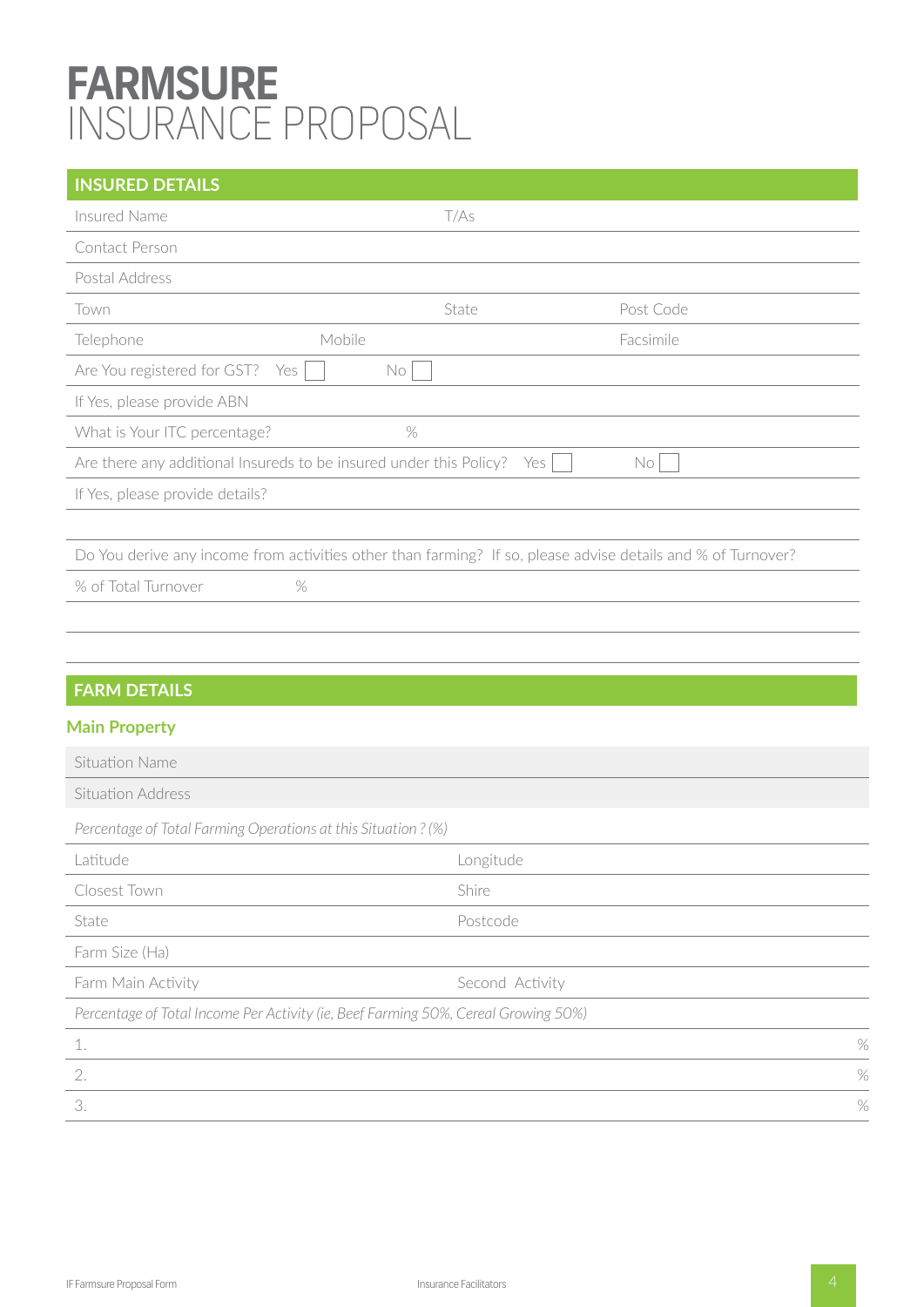### **FARM DETAILS**

#### **Second Property**

| Second Property                                                |                                                                                    |      |
|----------------------------------------------------------------|------------------------------------------------------------------------------------|------|
| <b>Situation Name</b>                                          |                                                                                    |      |
| <b>Situation Address</b>                                       |                                                                                    |      |
| Percentage of Total Farming Operations at this Situation ? (%) |                                                                                    |      |
| Latitude                                                       | Longitude                                                                          |      |
| Closest Town                                                   | <b>Shire</b>                                                                       |      |
| State                                                          | Postcode                                                                           |      |
| Farm Size (Ha)                                                 |                                                                                    |      |
| Farm Main Activity                                             | Second Activity                                                                    |      |
|                                                                | Percentage of Total Income Per Activity (ie, Beef Farming 50%, Cereal Growing 50%) |      |
| 1.                                                             |                                                                                    | $\%$ |
| 2.                                                             |                                                                                    | $\%$ |
| 3.                                                             |                                                                                    | $\%$ |

#### **Third Property**

| Situation Name                                                                     |                 |
|------------------------------------------------------------------------------------|-----------------|
| Situation Address                                                                  |                 |
| Percentage of Total Farming Operations at this Situation ? (%)                     |                 |
| Latitude                                                                           | Longitude       |
| Closest Town                                                                       | Shire           |
| State                                                                              | Postcode        |
| Farm Size                                                                          |                 |
| Farm Main Activity                                                                 | Second Activity |
| Percentage of Total Income Per Activity (ie, Beef Farming 50%, Cereal Growing 50%) |                 |
| 1.                                                                                 | %               |
| 2.                                                                                 | %               |
| 3.                                                                                 | $\frac{0}{0}$   |

\*\*For further properties please submit additional pages of information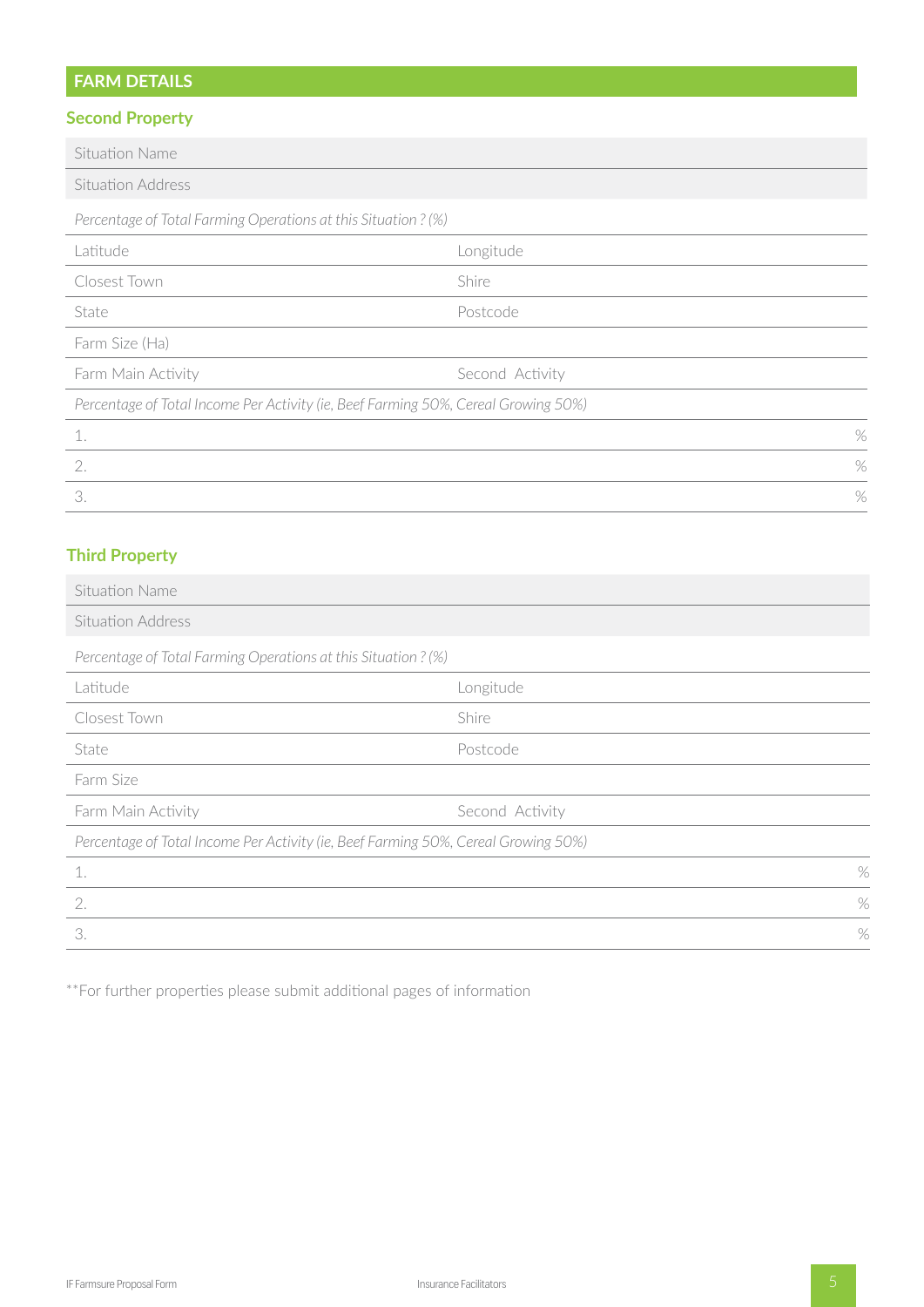## SECTION 1 **DOMESTIC PROPERTY**

Do You require this cover? Yes  $\Box$  No  $\Box$ 

#### **Domestic Building and Domestic Contents**

| <b>SITUATION</b><br><b>NAME</b>                      | <b>BUILDING</b><br><b>NAME</b>                                                  | <b>UNDER</b><br>MORTGAGE?         | <b>OCCUPATION TYPE</b><br>(Owner/Occ, Farm<br>Employee, Holiday<br>Home, Renter -<br>Contents, Investment<br>Property, Seasonal<br>Workers, Unoccupied) | <b>CONSTRUCTION</b><br>(Double Brick, Blue<br>or Sandstone, Brick<br>Veneer, Fibro/<br>Asbestos, Timber/<br>Weatherboard,<br>Other) | <b>SECURITY</b><br>(Does the building<br>have deadlocks and<br>window locks on all<br>external doors and<br>windows) |  |
|------------------------------------------------------|---------------------------------------------------------------------------------|-----------------------------------|---------------------------------------------------------------------------------------------------------------------------------------------------------|-------------------------------------------------------------------------------------------------------------------------------------|----------------------------------------------------------------------------------------------------------------------|--|
|                                                      |                                                                                 |                                   |                                                                                                                                                         |                                                                                                                                     |                                                                                                                      |  |
|                                                      |                                                                                 |                                   |                                                                                                                                                         |                                                                                                                                     |                                                                                                                      |  |
|                                                      |                                                                                 |                                   |                                                                                                                                                         |                                                                                                                                     |                                                                                                                      |  |
|                                                      |                                                                                 |                                   |                                                                                                                                                         |                                                                                                                                     |                                                                                                                      |  |
| <b>SITUATION</b><br>NAME (cont)                      | YEAR BUILT                                                                      | <b>YEAR</b><br><b>REWIRED</b>     | <b>YEAR</b><br>RE-PLUMBED                                                                                                                               | <b>UNDER</b><br><b>CONSTRUCTION</b>                                                                                                 | <b>HERITAGE LISTED</b><br>(Y/N)                                                                                      |  |
|                                                      |                                                                                 |                                   |                                                                                                                                                         |                                                                                                                                     |                                                                                                                      |  |
|                                                      |                                                                                 |                                   |                                                                                                                                                         |                                                                                                                                     |                                                                                                                      |  |
|                                                      |                                                                                 |                                   |                                                                                                                                                         |                                                                                                                                     |                                                                                                                      |  |
| <b>SITUATION</b><br>NAME (cont)                      | <b>FINANCE</b>                                                                  | <b>INTERESTED</b><br><b>PARTY</b> | <b>BUILDING SUM</b><br>INSURED (\$)                                                                                                                     | <b>CONTENTS SUM</b><br>INSURED (\$)                                                                                                 | <b>INDEMNITY</b><br>COVER? (Y/N)                                                                                     |  |
|                                                      |                                                                                 |                                   |                                                                                                                                                         |                                                                                                                                     |                                                                                                                      |  |
|                                                      |                                                                                 |                                   |                                                                                                                                                         |                                                                                                                                     |                                                                                                                      |  |
|                                                      |                                                                                 |                                   |                                                                                                                                                         |                                                                                                                                     |                                                                                                                      |  |
| <b>TOTAL</b>                                         |                                                                                 |                                   |                                                                                                                                                         |                                                                                                                                     |                                                                                                                      |  |
|                                                      |                                                                                 |                                   |                                                                                                                                                         |                                                                                                                                     |                                                                                                                      |  |
| Excess                                               | \$500                                                                           | \$1,000                           | \$2,500<br>\$5,000<br>Are all building(s) watertight, Well maintained, structurally sound and secure?                                                   | \$10,000<br>Yes                                                                                                                     | No                                                                                                                   |  |
| If no, please provide details                        |                                                                                 |                                   |                                                                                                                                                         |                                                                                                                                     |                                                                                                                      |  |
|                                                      |                                                                                 |                                   |                                                                                                                                                         |                                                                                                                                     |                                                                                                                      |  |
|                                                      | Will the building(s) be unoccupied for more than 90 consecutive days? Yes<br>No |                                   |                                                                                                                                                         |                                                                                                                                     |                                                                                                                      |  |
| If yes, please provide details                       |                                                                                 |                                   |                                                                                                                                                         |                                                                                                                                     |                                                                                                                      |  |
|                                                      |                                                                                 |                                   |                                                                                                                                                         |                                                                                                                                     |                                                                                                                      |  |
| Do You have Household Contents in storage? Yes<br>No |                                                                                 |                                   |                                                                                                                                                         |                                                                                                                                     |                                                                                                                      |  |
| If yes, please provide details                       |                                                                                 |                                   |                                                                                                                                                         |                                                                                                                                     |                                                                                                                      |  |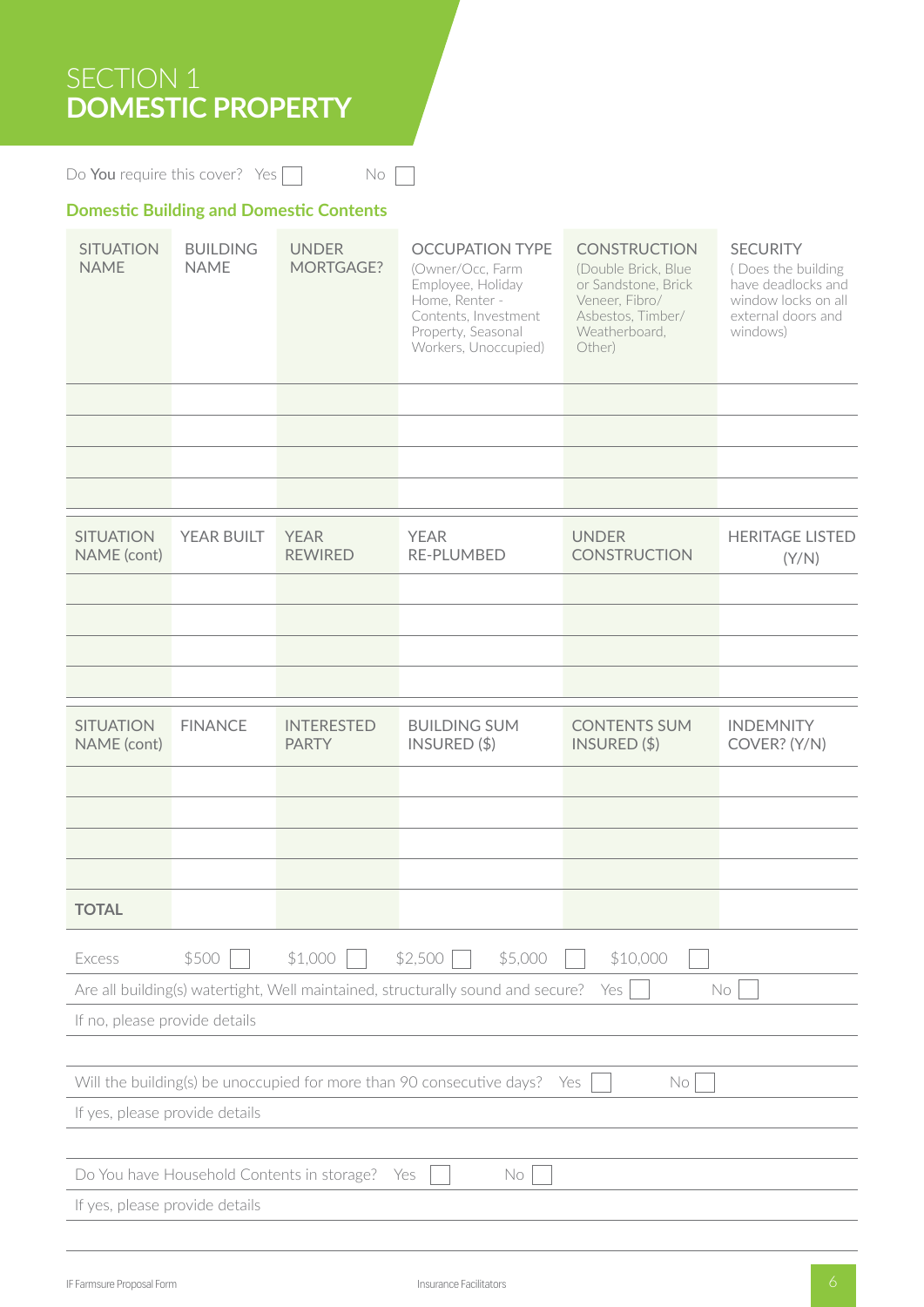#### **Specified Domestic Contents**

Please advise any Specified Domestic Contents that require a separate listing due to them being of an unusual nature and/or of a greater value than the Domestic Contents Cover Limits (see PDS and Policy Wording for details).

| <b>SITUATION</b><br><b>NAME</b> | SPECIFIED DOMESTIC CONTENTS DESCRIPTION | SPECIFIED DOMESTIC<br><b>CONTENTS SUM INSURED</b> |
|---------------------------------|-----------------------------------------|---------------------------------------------------|
|                                 |                                         |                                                   |
|                                 |                                         |                                                   |
|                                 |                                         |                                                   |
|                                 |                                         |                                                   |
|                                 |                                         |                                                   |
| <b>TOTAL</b>                    |                                         |                                                   |

#### **Specified Personal Items**

Note – Contents automatically includes Personal Effects up to certain limits (see PDS and Policy Wording for details)

| <b>SITUATION</b><br><b>NAME</b> | SPECIFIED PERSONAL ITEMS DESCRIPTION | SPECIFIED PERSONAL<br><b>ITEMS SUM INSURED (\$)</b> |
|---------------------------------|--------------------------------------|-----------------------------------------------------|
|                                 |                                      |                                                     |
|                                 |                                      |                                                     |
|                                 |                                      |                                                     |
|                                 |                                      |                                                     |
|                                 |                                      |                                                     |
| <b>TOTAL</b>                    |                                      |                                                     |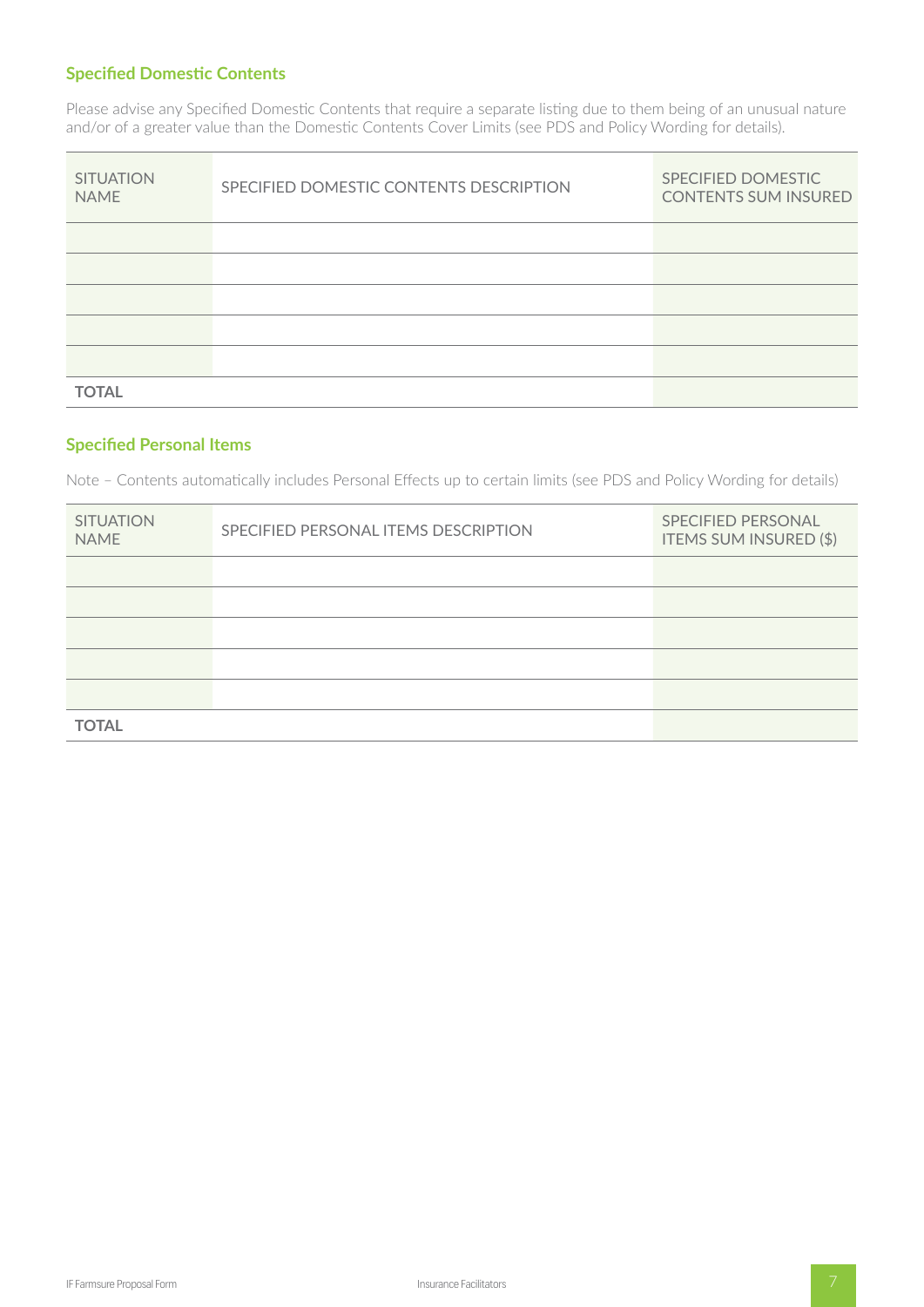## SECTION 2 **FARM PROPERTY**

Compulsory Section

| <b>Farm Property Excess</b>                              |  | $\frac{1}{500}$ \$500 \$1,000 | \$2,500                | $\sqrt{5,000}$ | $\sqrt{\ }}$ \$10,000 |
|----------------------------------------------------------|--|-------------------------------|------------------------|----------------|-----------------------|
| Hay, Grain and Silage Excess $\Box$ \$500 $\Box$ \$1,000 |  |                               | $\sqrt{\frac{2}{500}}$ | 5,000          | $\sqrt{\ }}$ \$10,000 |

#### **Farm Property**

| <b>SITUATION</b><br><b>NAME</b> | <b>IDENTIFIER</b><br>(Building or<br>Contents) | <b>CONSTRUCTION</b><br>(Brick, EPS/Foam<br>Panel, Iron on<br>Steel/Iron, Iron on<br>Steel/Brick, Iron on<br>Timber, Timber/<br>Fibro, Transportable/<br>Shelters, Other) | YEAR<br><b>BUILT</b> | REPLACEMENT<br>/ INDEMNITY<br><b>VALUE</b> | <b>BUILDING SUM</b><br>$INSURED$ (\$) | <b>CONTENTS</b><br><b>SUM INSURED</b><br>(5) |
|---------------------------------|------------------------------------------------|--------------------------------------------------------------------------------------------------------------------------------------------------------------------------|----------------------|--------------------------------------------|---------------------------------------|----------------------------------------------|
|                                 |                                                |                                                                                                                                                                          |                      |                                            |                                       |                                              |
|                                 |                                                |                                                                                                                                                                          |                      |                                            |                                       |                                              |
|                                 |                                                |                                                                                                                                                                          |                      |                                            |                                       |                                              |
|                                 |                                                |                                                                                                                                                                          |                      |                                            |                                       |                                              |
|                                 |                                                |                                                                                                                                                                          |                      |                                            |                                       |                                              |
|                                 |                                                |                                                                                                                                                                          |                      |                                            |                                       |                                              |
|                                 |                                                |                                                                                                                                                                          |                      |                                            |                                       |                                              |
|                                 |                                                |                                                                                                                                                                          |                      |                                            |                                       |                                              |
|                                 |                                                |                                                                                                                                                                          |                      |                                            |                                       |                                              |

#### **UNSPECIFIED FARM BUILDING**

| <b>SITUATION NAME</b> | <b>BASIS OF CLAIM SETTLEMENT</b><br>(Replacement or Indemnity) | SUM INSURED (\$) |
|-----------------------|----------------------------------------------------------------|------------------|
|                       |                                                                |                  |
|                       |                                                                |                  |
|                       |                                                                |                  |
|                       |                                                                |                  |
|                       |                                                                |                  |
|                       |                                                                |                  |
|                       |                                                                |                  |

Unspecified Limits Amount (\$)

 $$10,000$  any one building<br> $$50,000$  in tatal for any any \$50,000 in total for any one Occurrence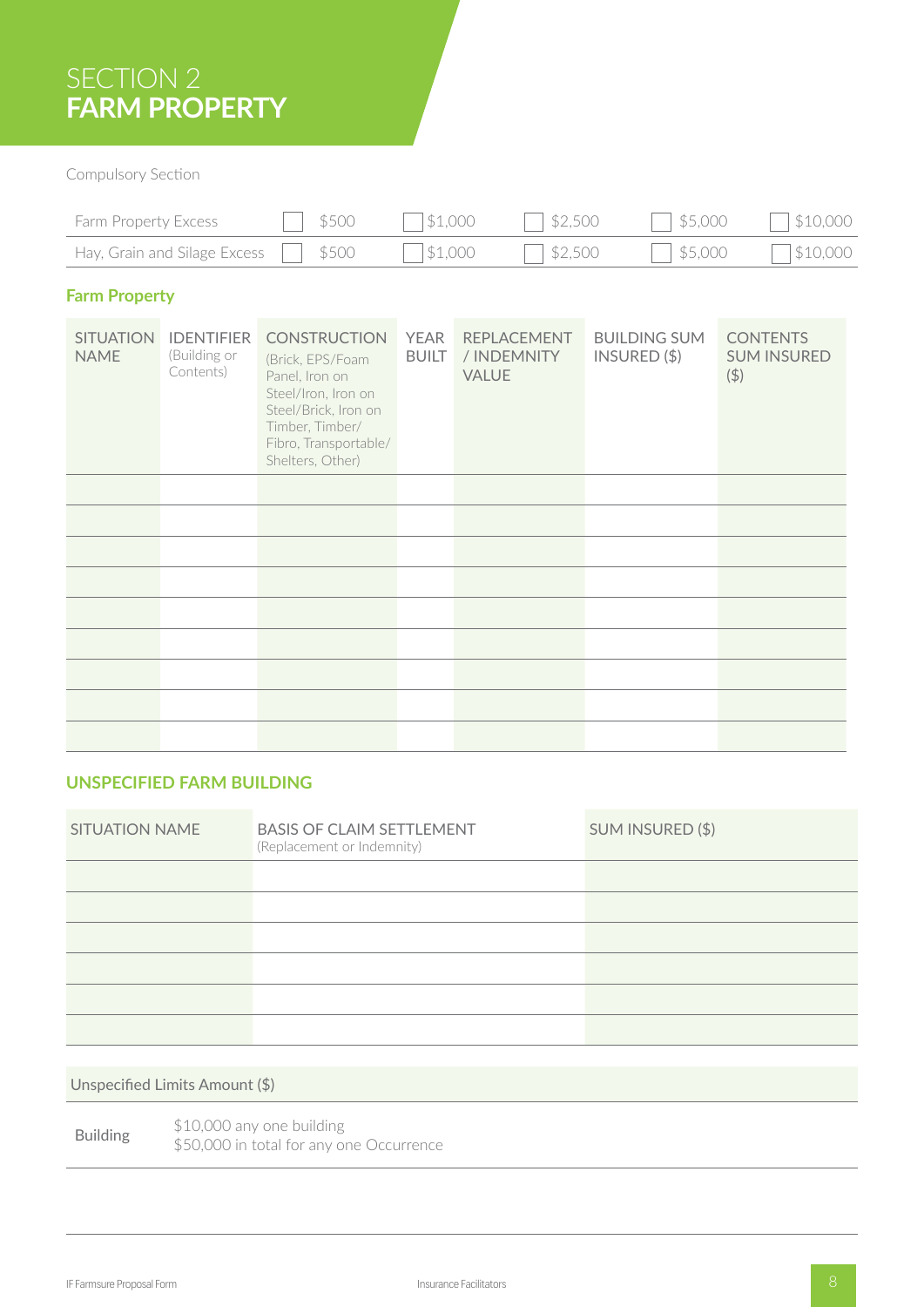#### **FENCING**

| <b>SITUATION</b> | <b>COVER TYPE</b><br>(Per Kilometre or<br>First Loss) | <b>FENCE TYPE</b><br>(Internal, External,<br>Boundary, Shared) | <b>APPROX TOTAL</b><br><b>NUMBER</b><br><b>KILOMETRES</b><br>(If Per Kilometre<br>cover chosen) | <b>APPROX VALUE</b><br><b>PER KILOMETRE</b><br>(\$) (If Per Kilometre<br>cover chosen) | SUM INSURED (\$) |
|------------------|-------------------------------------------------------|----------------------------------------------------------------|-------------------------------------------------------------------------------------------------|----------------------------------------------------------------------------------------|------------------|
|                  |                                                       |                                                                |                                                                                                 |                                                                                        |                  |
|                  |                                                       |                                                                |                                                                                                 |                                                                                        |                  |
|                  |                                                       |                                                                |                                                                                                 |                                                                                        |                  |
|                  |                                                       |                                                                |                                                                                                 |                                                                                        |                  |
|                  |                                                       |                                                                |                                                                                                 |                                                                                        |                  |
|                  |                                                       |                                                                |                                                                                                 |                                                                                        |                  |

#### **ABOVEGROUND FARM IMPROVEMENTS**

| <b>SITUATION</b> | <b>MACHINERY TYPE</b><br>(Fixed & Free-standing Improvements,<br>Powepoles/Windmills/Processing<br>Equiptment, Freestanding Solar Panels &<br>Wind Turbines)<br>Please use 'Unspecified' for unspecified<br>cover, which is limited to \$10,000 per<br>item / \$50,000 in total | <b>BASIS OF CLAIM</b><br><b>SETTLEMENT</b><br>(Replacement<br>or Indemnity) | <b>DESCRIPTION</b> | SUM INSURED (\$) |
|------------------|---------------------------------------------------------------------------------------------------------------------------------------------------------------------------------------------------------------------------------------------------------------------------------|-----------------------------------------------------------------------------|--------------------|------------------|
|                  |                                                                                                                                                                                                                                                                                 |                                                                             |                    |                  |
|                  |                                                                                                                                                                                                                                                                                 |                                                                             |                    |                  |
|                  |                                                                                                                                                                                                                                                                                 |                                                                             |                    |                  |
|                  |                                                                                                                                                                                                                                                                                 |                                                                             |                    |                  |
|                  |                                                                                                                                                                                                                                                                                 |                                                                             |                    |                  |

#### **MOBILE FARM MACHINERY**

| <b>SITUATION</b> | <b>MACHINERY TYPE</b><br>Please use 'Unspecified' for unspecified<br>cover, which is limited to \$10,000 per<br>item / \$50,000 in total | <b>BASIS OF CLAIM</b><br><b>SETTLEMENT</b><br>(Replacement<br>or Indemnity) | <b>DESCRIPTION</b> | SUM INSURED (\$) |
|------------------|------------------------------------------------------------------------------------------------------------------------------------------|-----------------------------------------------------------------------------|--------------------|------------------|
|                  |                                                                                                                                          |                                                                             |                    |                  |
|                  |                                                                                                                                          |                                                                             |                    |                  |
|                  |                                                                                                                                          |                                                                             |                    |                  |
|                  |                                                                                                                                          |                                                                             |                    |                  |
|                  |                                                                                                                                          |                                                                             |                    |                  |
|                  |                                                                                                                                          |                                                                             |                    |                  |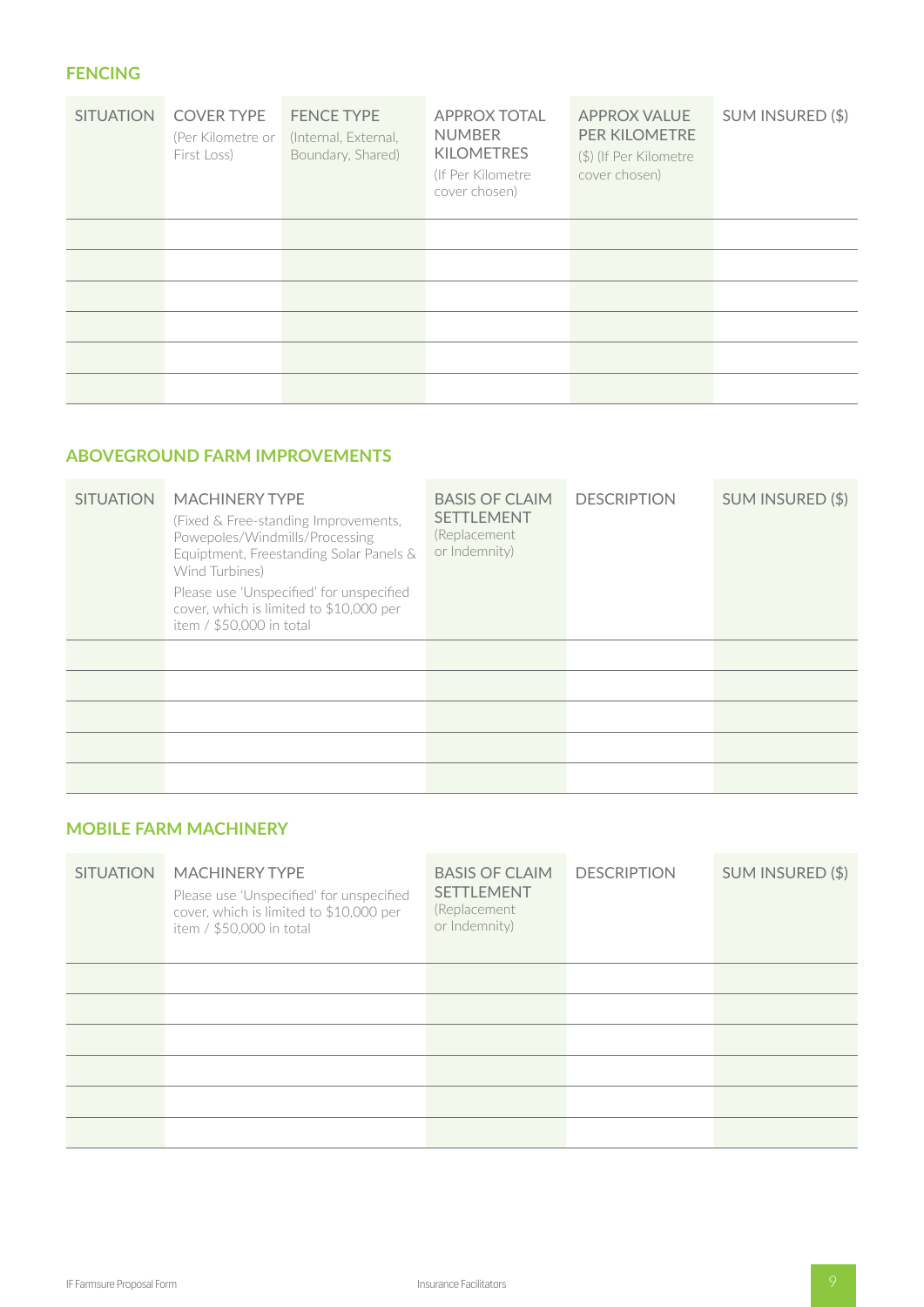#### **HAY, GRAIN, SILAGE**

| <b>SITUATION</b> | <b>PRODUCT TYPE</b><br>(Hay, Grain, Grain - In Silo Bags, Silage) | <b>LOCATION</b><br>(On-Farm or Off-Farm) | SUM INSURED (\$) |
|------------------|-------------------------------------------------------------------|------------------------------------------|------------------|
|                  |                                                                   |                                          |                  |
|                  |                                                                   |                                          |                  |
|                  |                                                                   |                                          |                  |
|                  |                                                                   |                                          |                  |
|                  |                                                                   |                                          |                  |
|                  |                                                                   |                                          |                  |

#### **LIVESTOCK**

| <b>SITUATION</b><br><b>NAME</b> | <b>ANIMAL TYPE</b><br>(Cattle, Horses, Sheep,<br>Goats/Alpaca, Other) | <b>ANIMAL</b><br><b>DESCRIPTION</b><br>eg. Merino | <b>TOTAL NUMBER</b><br>(APPROX) | <b>VALUE PER</b><br>HEAD(S) |
|---------------------------------|-----------------------------------------------------------------------|---------------------------------------------------|---------------------------------|-----------------------------|
|                                 |                                                                       |                                                   |                                 |                             |
|                                 |                                                                       |                                                   |                                 |                             |
|                                 |                                                                       |                                                   |                                 |                             |
|                                 |                                                                       |                                                   |                                 |                             |
|                                 |                                                                       |                                                   |                                 |                             |
|                                 |                                                                       |                                                   |                                 |                             |

#### **DISRUPTION EXPENSES**

| \$10,000<br><b>SUM INSURED</b> | \$20,000 | \$30,000 | \$40,000 | \$50,000 |
|--------------------------------|----------|----------|----------|----------|
|--------------------------------|----------|----------|----------|----------|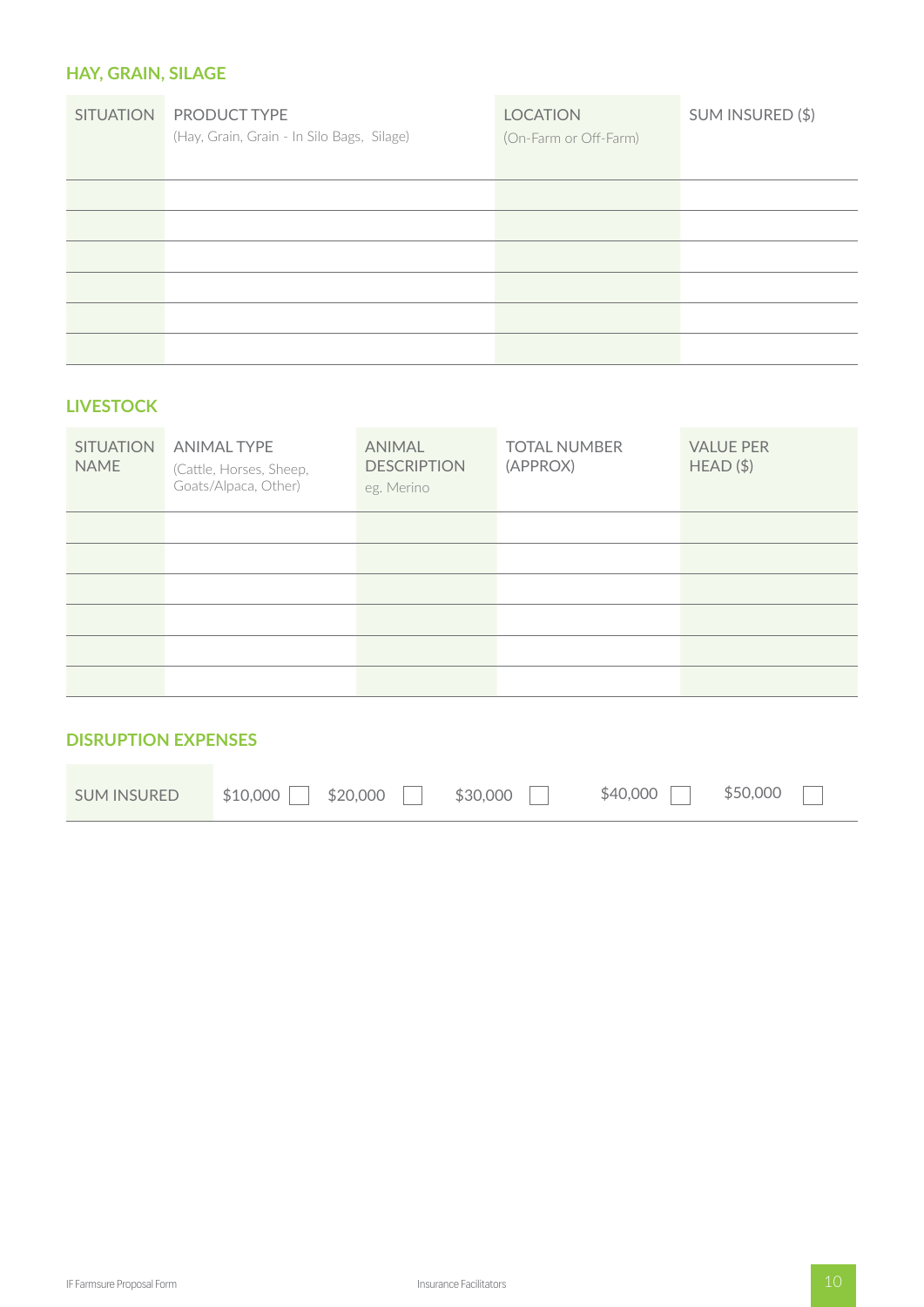## SECTION 3 **FARM THEFT**

Do you require this cover? Yes  $\Box$  No  $\Box$ 

|                                         | SUM INSURED (\$) | $EXCESS($ \$) |
|-----------------------------------------|------------------|---------------|
| AGGREGATE OVER ALL<br><b>SITUATIONS</b> |                  |               |

## SECTION 4 **FARM LIABILITY**

Compulsory Section

|                                                                             | LIMIT OF LIABILITY (\$) |              | $EXCESS($ \$) |  |
|-----------------------------------------------------------------------------|-------------------------|--------------|---------------|--|
| <b>AGGREGATE OVER ALL</b><br><b>SITUATIONS</b>                              | \$10,000,000            | \$20,000,000 |               |  |
|                                                                             |                         |              |               |  |
| Please advise if You would like to include the following Optional Benefits: |                         |              |               |  |
| Aerial Spraying                                                             | Yes                     | No           |               |  |
| Farm Hosting                                                                | Yes                     | No           |               |  |
| What is the Incidental Farm Contracting % of total farm income?             |                         |              |               |  |
|                                                                             | $0 - 20%$               |              |               |  |
|                                                                             | 20-50%                  |              |               |  |
| Over 50%                                                                    |                         |              |               |  |
| Do You use labour hire?                                                     | Yes                     | No           |               |  |
| If yes, please advise the Annual Labour Hire payment $$$                    |                         |              |               |  |
| Do You have any vacant land?                                                | Yes                     | No           |               |  |
| How many Employees?                                                         |                         |              |               |  |
| $\mathcal{L}$                                                               |                         |              |               |  |

What is the total farm turnover?  $$$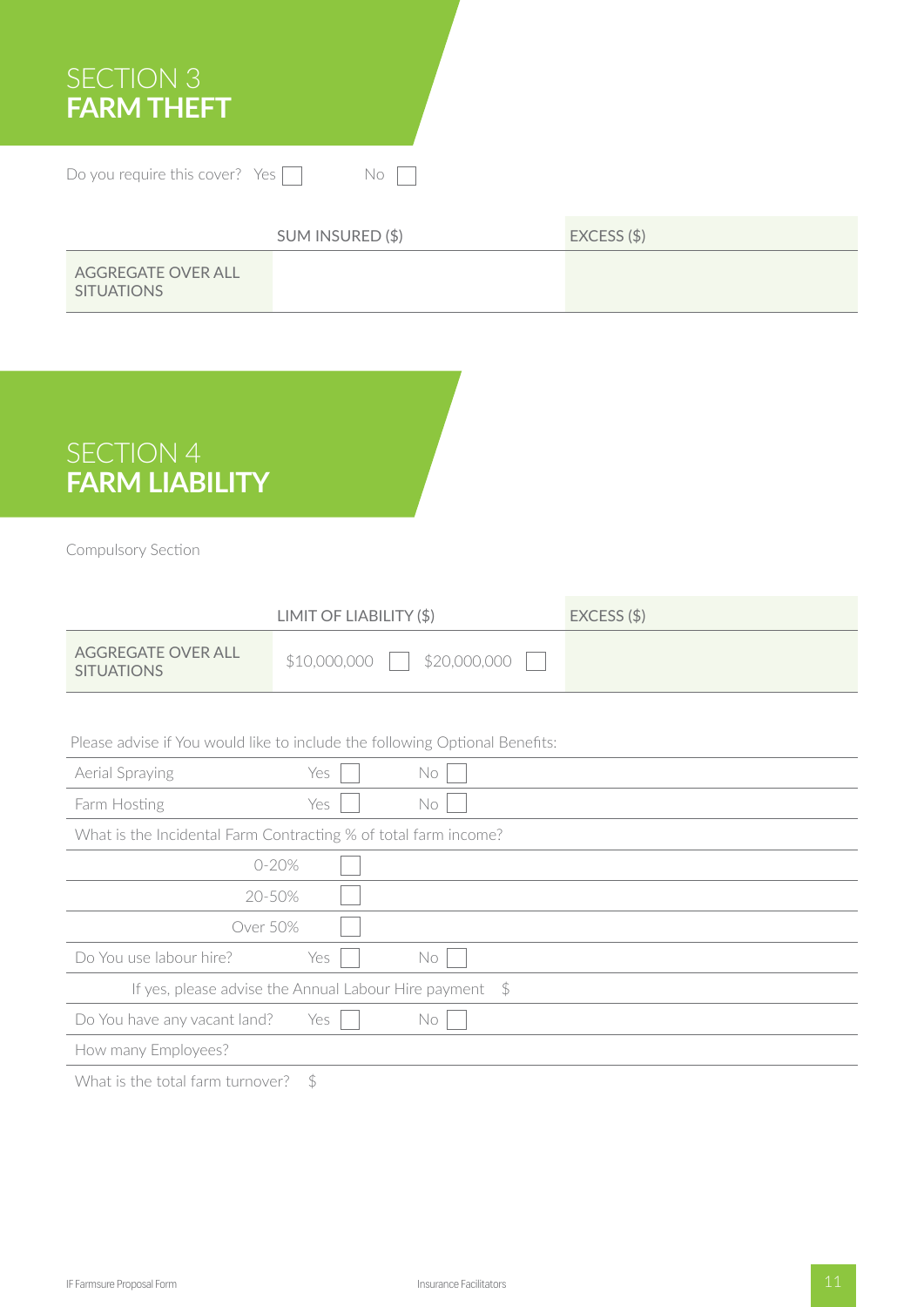| <b>SECTION 5</b><br><b>FARM TRANSIT</b> |                  |  |                       |  |  |
|-----------------------------------------|------------------|--|-----------------------|--|--|
| Do You require this cover? Yes<br>No    |                  |  |                       |  |  |
|                                         | SUM INSURED (\$) |  | PER EVENT EXCESS (\$) |  |  |
| AGGREGATE OVER ALL<br><b>SITUATIONS</b> |                  |  |                       |  |  |

## SECTION 6 **MACHINERY BREAKDOWN**

Do You require this cover? Yes  $\Box$  No  $\Box$ 

#### **SPECIFIED MACHINERY**

| <b>NAME</b> | SITUATION MACHINERY TYPE (*) | <b>UNITS</b> | PER UNIT VALUE (\$) | SUM INSURED (\$) |
|-------------|------------------------------|--------------|---------------------|------------------|
|             |                              |              |                     |                  |
|             |                              |              |                     |                  |
|             |                              |              |                     |                  |
|             |                              |              |                     |                  |
|             |                              |              |                     |                  |
|             |                              |              |                     |                  |

#### Types of Machinery (\*):

- Air Compressors to 7.5kw
- Boilers 100kw to 200kw
- Boilers up to 100kw
- Diesel motor and pumps more than 10hpa
- Electric motors 4-22kw
- Electric motors 22-37kw
- Electric Welders under 300 amps
- Generators (inc Lighting) to 12kva
- Generators (inc Lighting) to 22kva
- Refrigeration units up to 7.5kw
- Refrigeration units 7.5kw to 15kw
- Submersible/borehole Pumps up to 5.5kw
- Submersible/borehole Pumps 5.5 to 11kw
- Submersible/borehole Pumps 11 to 45kw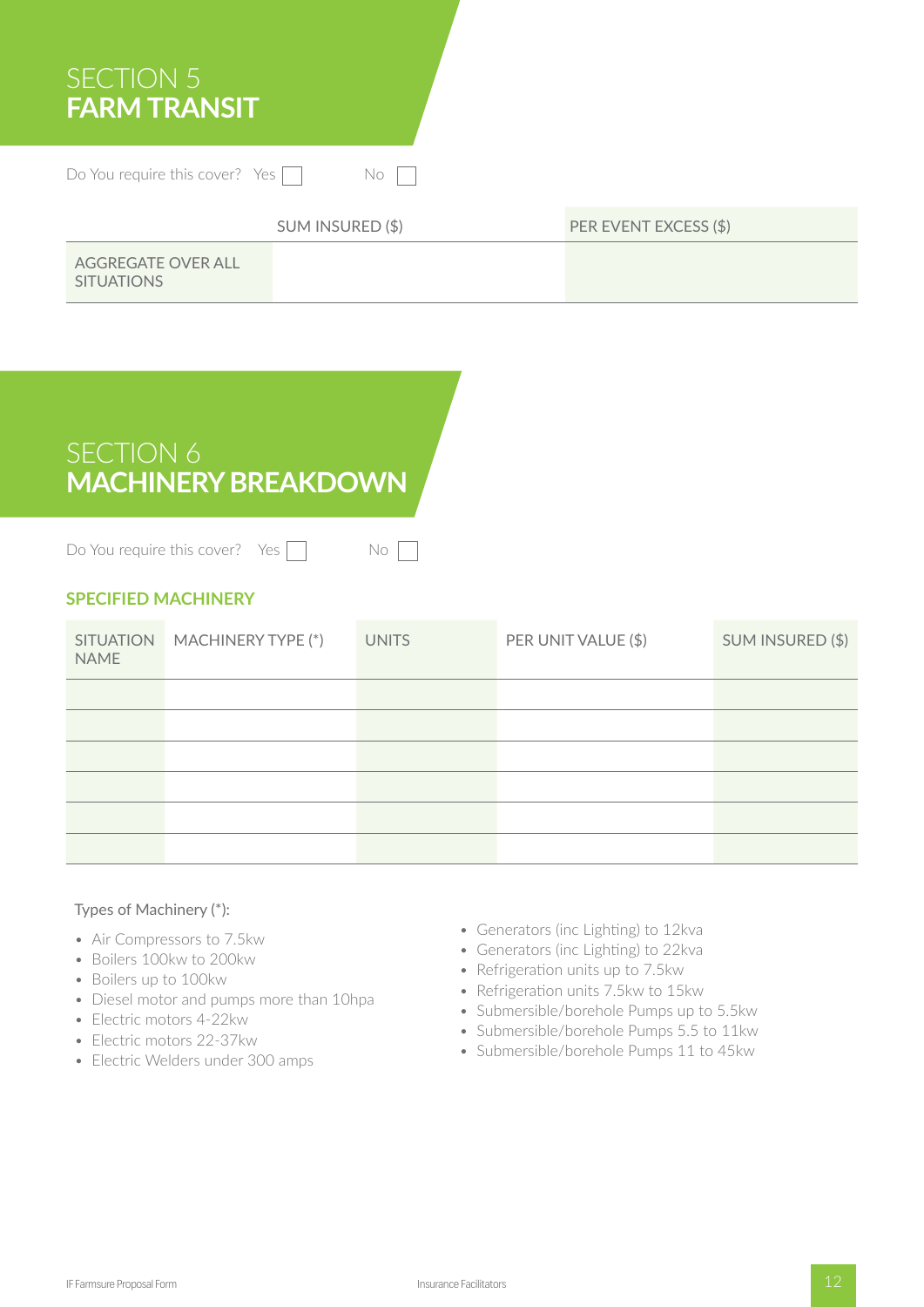#### **UNSPECIFIED FARM MACHINERY**

| <b>SITUATION</b><br><b>NAME</b> | UNSPECIFIED LIMIT PER ITEM<br>$($2,000, $5,000 \text{ or } $10,000)$ | UNSPECIFIED LIMIT PER LOSS (\$) |
|---------------------------------|----------------------------------------------------------------------|---------------------------------|
|                                 |                                                                      |                                 |
|                                 |                                                                      |                                 |
|                                 |                                                                      |                                 |
|                                 |                                                                      |                                 |
|                                 |                                                                      |                                 |
|                                 |                                                                      |                                 |

#### **DETERIORATION OF FARM PRODUCE IN COLD STORAGE**

| <b>SITUATION</b><br><b>NAME</b> | <b>FARM PRODUCE TYPE</b><br>(Fruit and/or Vegetables, Frozen Meat, Other) | <b>SUM INSURED</b><br>$($5,000 \text{ or } $10,000)$ |
|---------------------------------|---------------------------------------------------------------------------|------------------------------------------------------|
|                                 |                                                                           |                                                      |
|                                 |                                                                           |                                                      |
|                                 |                                                                           |                                                      |
|                                 |                                                                           |                                                      |
|                                 |                                                                           |                                                      |
|                                 |                                                                           |                                                      |



Do You require this cover? Yes  $\Box$  No  $\Box$ 

**PRIVATE VEHICLES:** (Sedans, Utilities, Wagons, Vans and 4WD's used predominantly for private use)

Please advise all drivers that will be driving Your Vehicles:

| <b>DRIVER NAME</b> | <b>DOB</b> | <b>GENDER</b> | NUMBER OF AT<br>ACCIDENTS OR CLAIMS<br><b>LAST 5 YEARS</b> | <b>WHAT AGE DID THE</b><br>DRIVER OBTAIN AN<br><b>AUSTRALIAN LICENCE</b> |
|--------------------|------------|---------------|------------------------------------------------------------|--------------------------------------------------------------------------|
|                    |            |               |                                                            |                                                                          |
|                    |            |               |                                                            |                                                                          |
|                    |            |               |                                                            |                                                                          |
|                    |            |               |                                                            |                                                                          |
|                    |            |               |                                                            |                                                                          |
|                    |            |               |                                                            |                                                                          |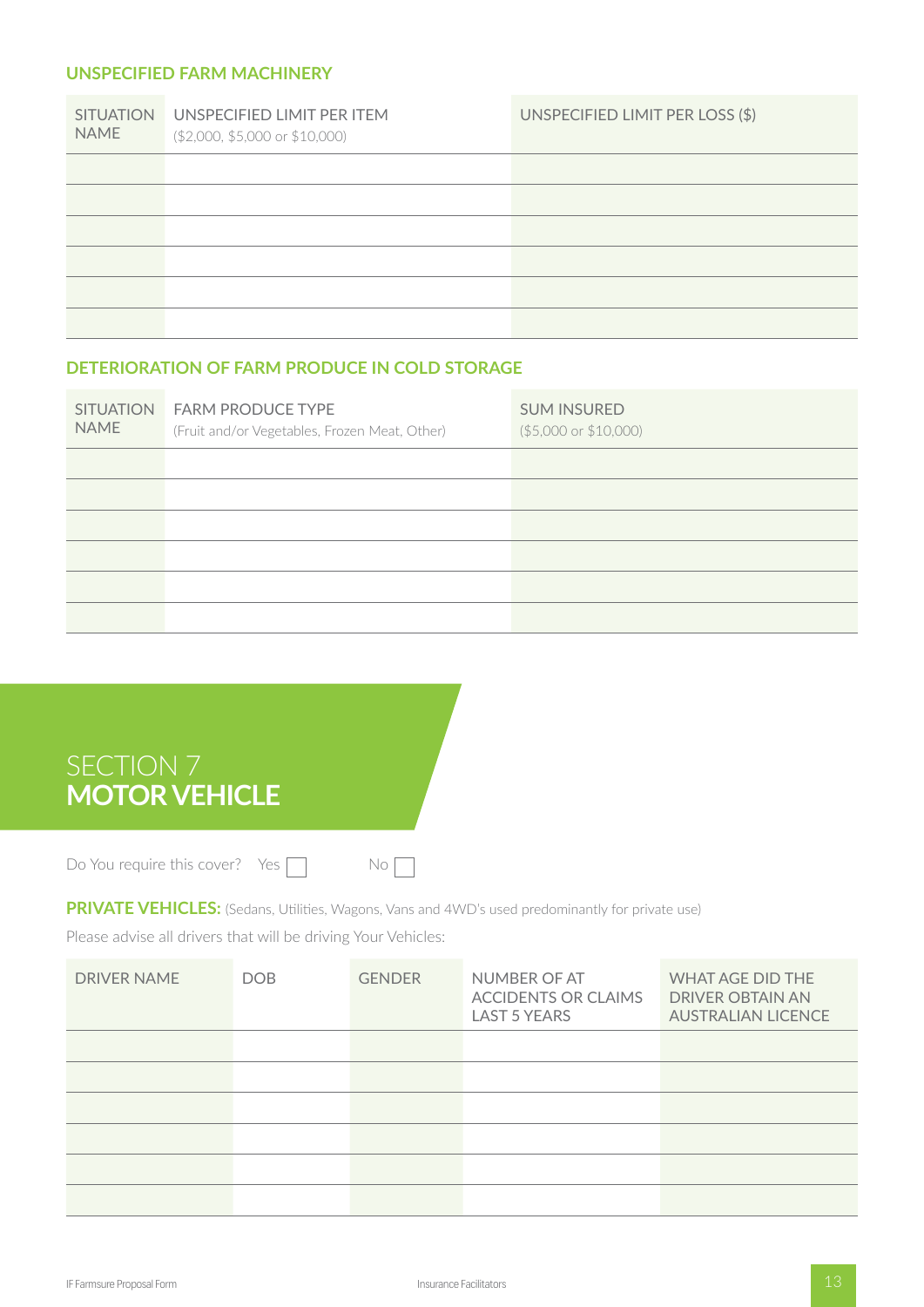| <b>VEHICLE</b><br><b>REGO</b> | <b>REGISTERED STATE</b> | POSTCODE GARAGED | <b>GARAGED</b><br>(Not Garaged, Secured,<br>Unsecured) |
|-------------------------------|-------------------------|------------------|--------------------------------------------------------|
|                               |                         |                  |                                                        |
|                               |                         |                  |                                                        |
|                               |                         |                  |                                                        |
|                               |                         |                  |                                                        |
|                               |                         |                  |                                                        |
|                               |                         |                  |                                                        |

| <b>VEHICLE</b><br>REGO (CONT) | <b>MAKE</b> | <b>MODEL</b> | <b>YEAR</b> | <b>BODY TYPE</b> | <b>DESCRIPTION</b> |
|-------------------------------|-------------|--------------|-------------|------------------|--------------------|
|                               |             |              |             |                  |                    |
|                               |             |              |             |                  |                    |
|                               |             |              |             |                  |                    |
|                               |             |              |             |                  |                    |
|                               |             |              |             |                  |                    |
|                               |             |              |             |                  |                    |

| <b>VEHICLE</b><br>REGO (CONT) | <b>COVER OPTION</b><br>(Comprehensive,<br>Third Party Liability<br>Only) | <b>BASIS OF</b><br><b>COVER</b><br>(Market Value,<br>Agreed Value) | PURPOSE OF<br><b>USE</b><br>(Private or<br>Farm) | <b>FINANCE</b><br>(Fully Owned,<br>Lease/Rental,<br>Secured Bank/<br>Credit Union.<br>Unsecured Loan) | <b>HIRE CAR</b><br><b>OPTION</b><br>(Yes / No) | <b>WINDSCREEN</b><br><b>OPTION</b><br>(Yes / No) |
|-------------------------------|--------------------------------------------------------------------------|--------------------------------------------------------------------|--------------------------------------------------|-------------------------------------------------------------------------------------------------------|------------------------------------------------|--------------------------------------------------|
|                               |                                                                          |                                                                    |                                                  |                                                                                                       |                                                |                                                  |
|                               |                                                                          |                                                                    |                                                  |                                                                                                       |                                                |                                                  |
|                               |                                                                          |                                                                    |                                                  |                                                                                                       |                                                |                                                  |
|                               |                                                                          |                                                                    |                                                  |                                                                                                       |                                                |                                                  |
|                               |                                                                          |                                                                    |                                                  |                                                                                                       |                                                |                                                  |
|                               |                                                                          |                                                                    |                                                  |                                                                                                       |                                                |                                                  |

Where there are modifications to Your Vehicle, please advise below:

| <b>VEHICLE</b><br><b>REGO</b> | MODIFICATION DETAILS | $COST(\$)$ |
|-------------------------------|----------------------|------------|
|                               |                      |            |
|                               |                      |            |
|                               |                      |            |
|                               |                      |            |
|                               |                      |            |
|                               |                      |            |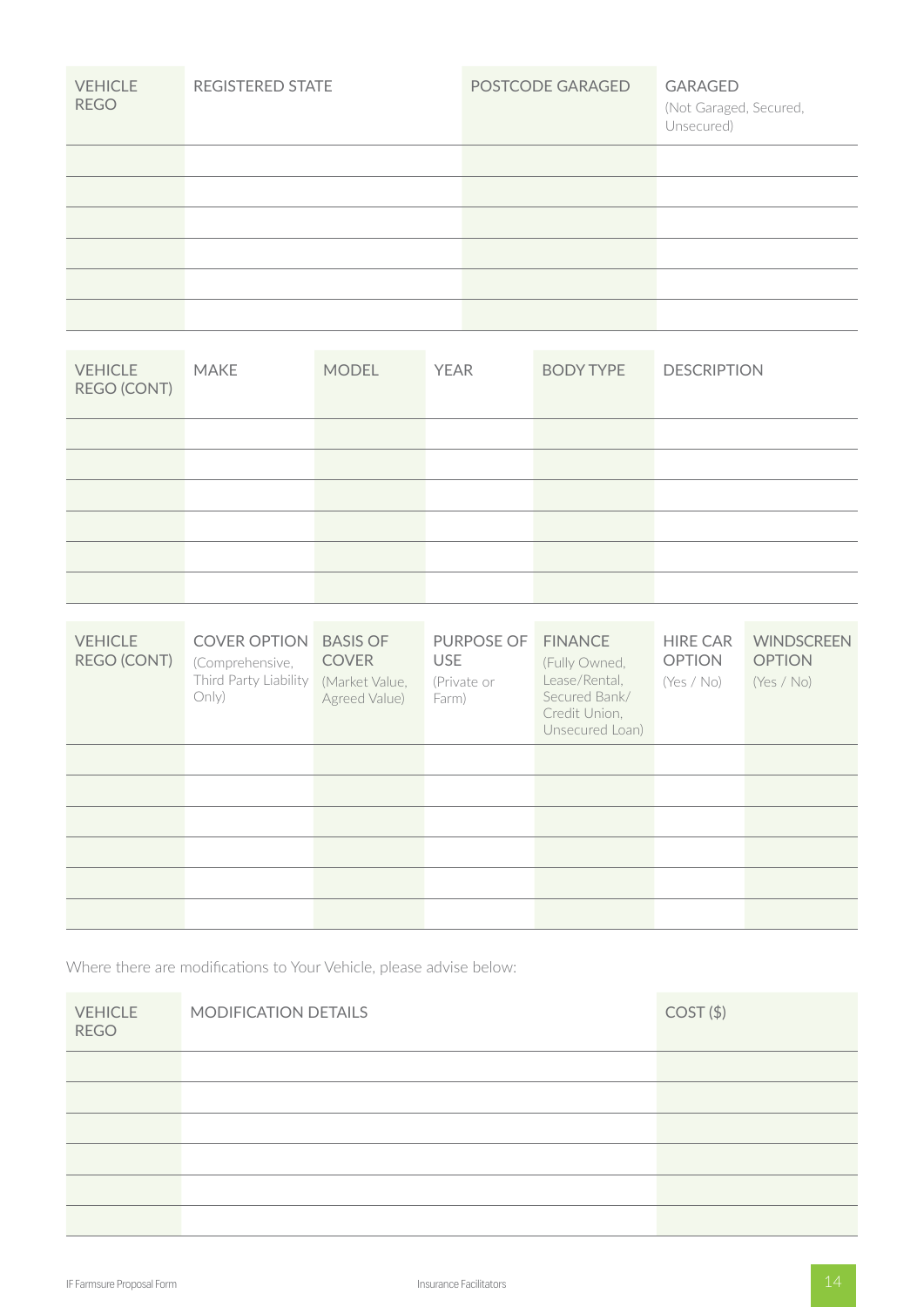Where there are non-standard accessories that have been added to Your Vehicle, please advise below:

| <b>VEHICLE</b><br><b>REGO</b> | <b>ACCESSORIES DETAILS</b> | SUM INSURED (\$) |
|-------------------------------|----------------------------|------------------|
|                               |                            |                  |
|                               |                            |                  |
|                               |                            |                  |
|                               |                            |                  |
|                               |                            |                  |
|                               |                            |                  |

Please advise the percentage that each driver drives the Vehicles:

| <b>VEHICLE</b><br><b>REGO</b> | <b>MAIN DRIVER</b><br><b>NAME</b> | <b>MAIN</b><br><b>DRIVER</b><br>% USE | ADDITIONAL<br>DRIVER - NAME | <b>DRIVER</b><br>% USE | ADDITIONAL<br>DRIVER - NAME | <b>DRIVER</b><br>% USE |
|-------------------------------|-----------------------------------|---------------------------------------|-----------------------------|------------------------|-----------------------------|------------------------|
|                               |                                   |                                       |                             |                        |                             |                        |
|                               |                                   |                                       |                             |                        |                             |                        |
|                               |                                   |                                       |                             |                        |                             |                        |
|                               |                                   |                                       |                             |                        |                             |                        |
|                               |                                   |                                       |                             |                        |                             |                        |
|                               |                                   |                                       |                             |                        |                             |                        |
| <b>VEHICLE</b><br>REGO (CONT) | ADDITIONAL<br>DRIVER - NAME       | <b>DRIVER</b><br>% USE                |                             |                        |                             |                        |
|                               |                                   |                                       |                             |                        |                             |                        |
|                               |                                   |                                       |                             |                        |                             |                        |
|                               |                                   |                                       |                             |                        |                             |                        |
|                               |                                   |                                       |                             |                        |                             |                        |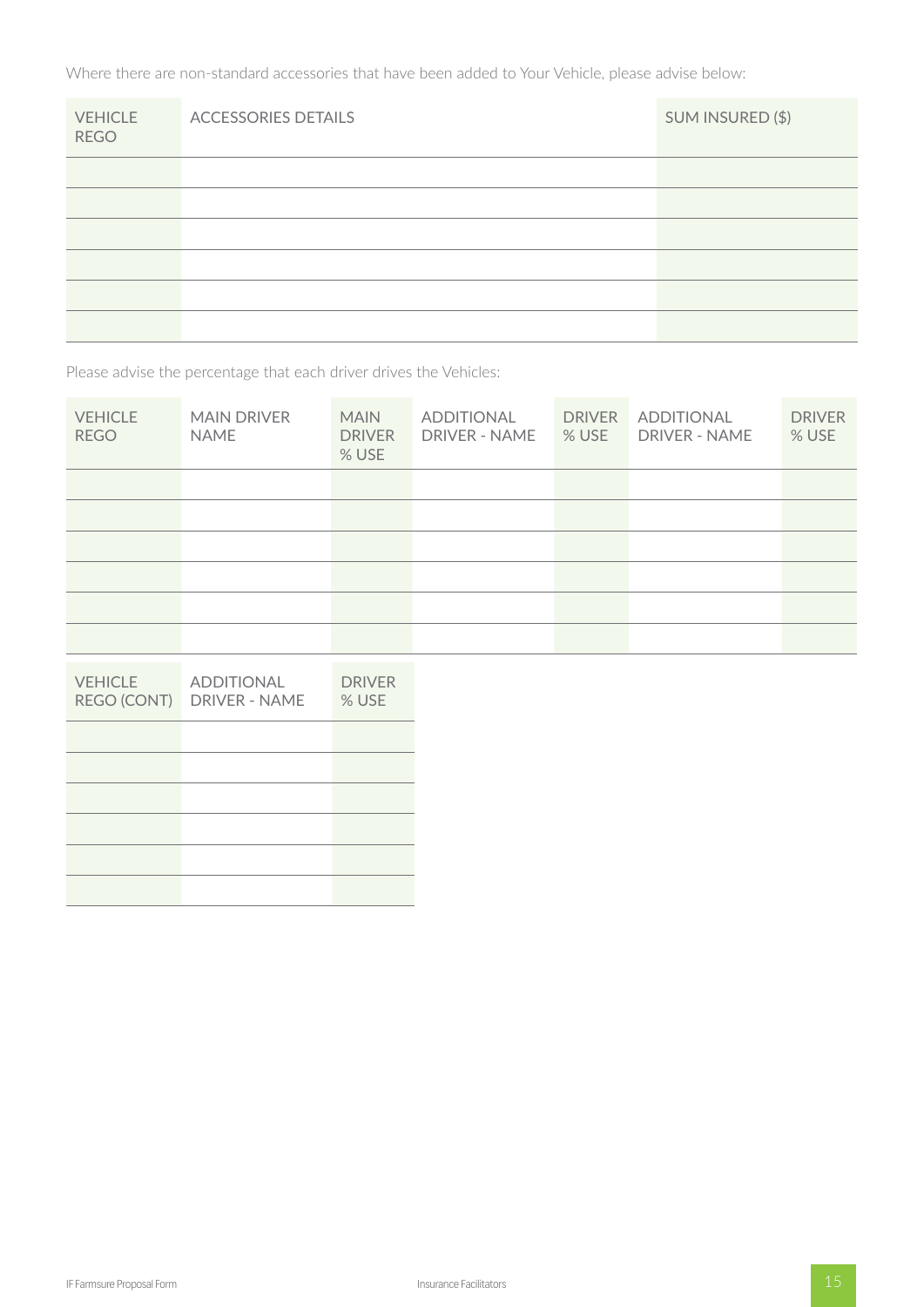#### **FARM VEHICLES:**

| <b>VEHICLE REFERENCE</b>                                                                                                                                                                                                                                                                                  |                | <b>CATEGORY</b><br>* see below       |                                                                 | <b>COVER OPTION</b><br>(Comprehensive,<br>TPPD)                                                                                                          |                                                                                                                                                                                                                                                                              | <b>YEAR</b> |  | <b>VEHICLE DESCRIPTION</b><br>(Make, Model)                                               |                                   |                                                           |
|-----------------------------------------------------------------------------------------------------------------------------------------------------------------------------------------------------------------------------------------------------------------------------------------------------------|----------------|--------------------------------------|-----------------------------------------------------------------|----------------------------------------------------------------------------------------------------------------------------------------------------------|------------------------------------------------------------------------------------------------------------------------------------------------------------------------------------------------------------------------------------------------------------------------------|-------------|--|-------------------------------------------------------------------------------------------|-----------------------------------|-----------------------------------------------------------|
|                                                                                                                                                                                                                                                                                                           |                |                                      |                                                                 |                                                                                                                                                          |                                                                                                                                                                                                                                                                              |             |  |                                                                                           |                                   |                                                           |
|                                                                                                                                                                                                                                                                                                           |                |                                      |                                                                 |                                                                                                                                                          |                                                                                                                                                                                                                                                                              |             |  |                                                                                           |                                   |                                                           |
|                                                                                                                                                                                                                                                                                                           |                |                                      |                                                                 |                                                                                                                                                          |                                                                                                                                                                                                                                                                              |             |  |                                                                                           |                                   |                                                           |
|                                                                                                                                                                                                                                                                                                           |                |                                      |                                                                 |                                                                                                                                                          |                                                                                                                                                                                                                                                                              |             |  |                                                                                           |                                   |                                                           |
|                                                                                                                                                                                                                                                                                                           |                |                                      |                                                                 |                                                                                                                                                          |                                                                                                                                                                                                                                                                              |             |  |                                                                                           |                                   |                                                           |
|                                                                                                                                                                                                                                                                                                           |                |                                      |                                                                 |                                                                                                                                                          |                                                                                                                                                                                                                                                                              |             |  |                                                                                           |                                   |                                                           |
| * Categories:<br>• Boomsprays, spray rigs & Irrigators (>\$100,000)<br>• Caravans & Campers<br>• Comb or front only (inc trailer)<br>• Farm Bikes, quad bikes & ATVs<br>• Farm Box Trailers<br>• Farm Trailers - heavy inc stock & tipping<br>• Farm Utes, 4WDs & Vans<br>• Goods Carrying Vehicles < 10T |                |                                      |                                                                 |                                                                                                                                                          | • Headers/harvesters & cotton pickers<br>• Heavy Farm Machinery<br>• Light Farm Machinery (inc Boomspays, Spray rigs &<br>Irrigators < $$100,000$<br>• Prime Movers<br>• Rigid Vehicles > 10t<br>• Tractors, FELs<br>• Unspecified Farm Bikes<br>• Unspecified Farm Vehicles |             |  |                                                                                           |                                   |                                                           |
| <b>VEHICLE</b><br><b>REFERENCE</b><br>(CONT)                                                                                                                                                                                                                                                              | <b>ENGINE#</b> |                                      | VIN#                                                            |                                                                                                                                                          | <b>VEHICLE SUM</b><br>$INSURED$ (\$)                                                                                                                                                                                                                                         |             |  | <b>VEHICLE</b><br><b>REGISTERED?</b>                                                      | REGO#                             | <b>REGISTRATION</b><br><b>STATE</b>                       |
|                                                                                                                                                                                                                                                                                                           |                |                                      |                                                                 |                                                                                                                                                          |                                                                                                                                                                                                                                                                              |             |  |                                                                                           |                                   |                                                           |
|                                                                                                                                                                                                                                                                                                           |                |                                      |                                                                 |                                                                                                                                                          |                                                                                                                                                                                                                                                                              |             |  |                                                                                           |                                   |                                                           |
|                                                                                                                                                                                                                                                                                                           |                |                                      |                                                                 |                                                                                                                                                          |                                                                                                                                                                                                                                                                              |             |  |                                                                                           |                                   |                                                           |
|                                                                                                                                                                                                                                                                                                           |                |                                      |                                                                 |                                                                                                                                                          |                                                                                                                                                                                                                                                                              |             |  |                                                                                           |                                   |                                                           |
|                                                                                                                                                                                                                                                                                                           |                |                                      |                                                                 |                                                                                                                                                          |                                                                                                                                                                                                                                                                              |             |  |                                                                                           |                                   |                                                           |
|                                                                                                                                                                                                                                                                                                           |                |                                      |                                                                 |                                                                                                                                                          |                                                                                                                                                                                                                                                                              |             |  |                                                                                           |                                   |                                                           |
| <b>VEHICLE</b><br><b>REFERENCE</b><br>(CONT)                                                                                                                                                                                                                                                              | OR 51-100%)    | <b>CONTRACTING</b><br>(0-20%, 21-50% | <b>TIMES PER</b><br><b>YEAR DOES</b><br>PER TRIP?<br>Trailers") | <b>HOW MANY</b><br>THE VEHICLE*<br><b>DRIVE GREATER</b><br>THAN 400KM<br>(*where Vehicle<br>Category is "Rigid<br>Vehicles $> 10t$ &<br>Prime Movers inc | <b>WINDSCREEN</b><br><b>COVER</b><br>(Yes / No)                                                                                                                                                                                                                              |             |  | <b>VOLUNTARY</b><br><b>EXCESS</b><br>(\$500, \$1,000,<br>\$2,500, \$5,000<br>or \$10,000) | <b>FINANCE</b><br>Unsecured Loan) | (Fully Owned, Lease/Rental,<br>Secured Bank/Credit Union, |
|                                                                                                                                                                                                                                                                                                           |                |                                      |                                                                 |                                                                                                                                                          |                                                                                                                                                                                                                                                                              |             |  |                                                                                           |                                   |                                                           |
|                                                                                                                                                                                                                                                                                                           |                |                                      |                                                                 |                                                                                                                                                          |                                                                                                                                                                                                                                                                              |             |  |                                                                                           |                                   |                                                           |
|                                                                                                                                                                                                                                                                                                           |                |                                      |                                                                 |                                                                                                                                                          |                                                                                                                                                                                                                                                                              |             |  |                                                                                           |                                   |                                                           |
|                                                                                                                                                                                                                                                                                                           |                |                                      |                                                                 |                                                                                                                                                          |                                                                                                                                                                                                                                                                              |             |  |                                                                                           |                                   |                                                           |
|                                                                                                                                                                                                                                                                                                           |                |                                      |                                                                 |                                                                                                                                                          |                                                                                                                                                                                                                                                                              |             |  |                                                                                           |                                   |                                                           |
|                                                                                                                                                                                                                                                                                                           |                |                                      |                                                                 |                                                                                                                                                          |                                                                                                                                                                                                                                                                              |             |  |                                                                                           |                                   |                                                           |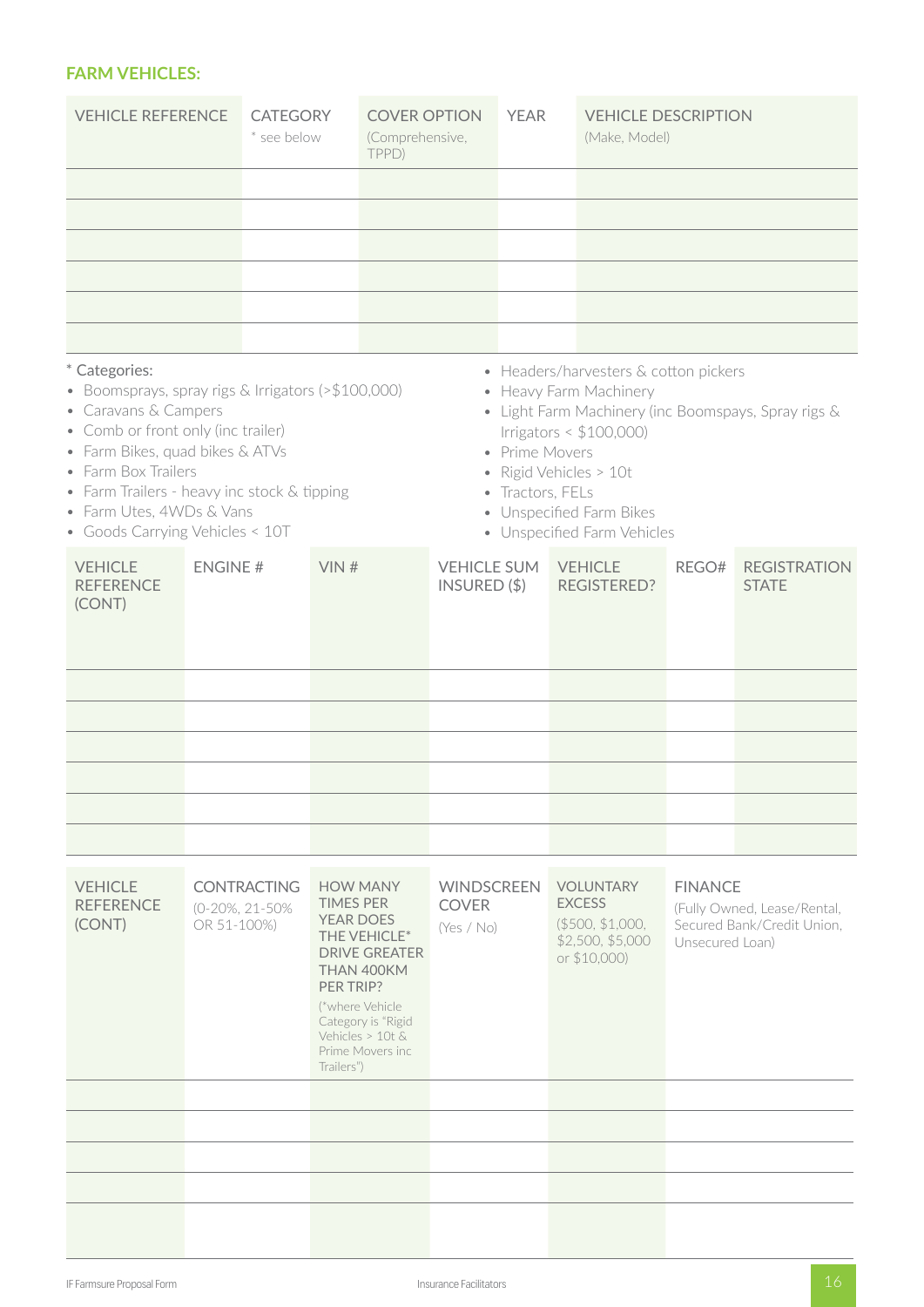Where there are non-standard accessories that have been added to Your Vehicle above the \$5,000 automatic cover, please advise below:

| <b>VEHICLE</b><br><b>REGO</b> | <b>ACCESSORIES DETAILS</b> | SUM INSURED (\$) |
|-------------------------------|----------------------------|------------------|
|                               |                            |                  |
|                               |                            |                  |
|                               |                            |                  |
|                               |                            |                  |
|                               |                            |                  |
|                               |                            |                  |

Please list all nominated drivers of Vehicles with a Gross Vehicle Mass (GVM) of 12,000 kilograms or greater:

| <b>MAIN DRIVER</b><br><b>NAME</b> | <b>DOB</b> | <b>LICENCE</b><br><b>NUMBER</b> | <b>LEARNER</b><br><b>DRIVER</b> | FIT TO DRIVE | REQUIRE/HAS<br>A MEDICAL<br><b>CERTIFICATE</b> |
|-----------------------------------|------------|---------------------------------|---------------------------------|--------------|------------------------------------------------|
|                                   |            |                                 |                                 |              |                                                |
|                                   |            |                                 |                                 |              |                                                |
|                                   |            |                                 |                                 |              |                                                |
|                                   |            |                                 |                                 |              |                                                |
|                                   |            |                                 |                                 |              |                                                |
|                                   |            |                                 |                                 |              |                                                |

Please advise the percentage that each driver drives the Vehicles:

| <b>VEHICLE REGO</b> | <b>MAIN DRIVER</b><br><b>NAME</b> | ADDITIONAL<br>DRIVER NAME | ADDITIONAL<br>DRIVER NAME | ADDITIONAL<br>DRIVER NAME |
|---------------------|-----------------------------------|---------------------------|---------------------------|---------------------------|
|                     |                                   |                           |                           |                           |
|                     |                                   |                           |                           |                           |
|                     |                                   |                           |                           |                           |
|                     |                                   |                           |                           |                           |
|                     |                                   |                           |                           |                           |
|                     |                                   |                           |                           |                           |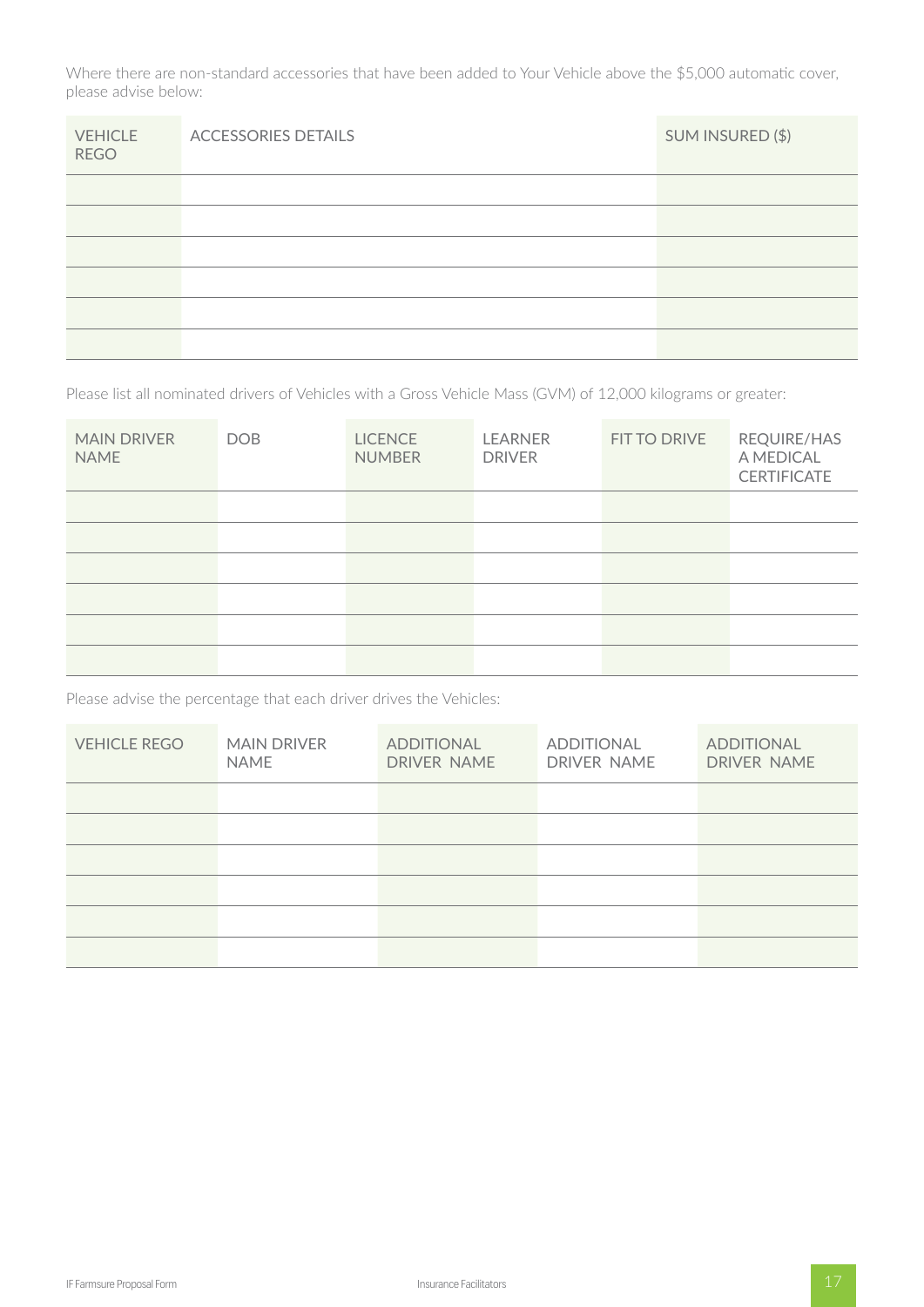## **MOTOR** DUTY OF DISCLOSURE

In the past five (5) years has the Insured or any person who will regularly drive the Vehicle(s):

| a) been convicted of or had any fines or had any penalties imposed for any driving<br>related alcohol or drug offences or have charges pending for such offences? | Yes |  |
|-------------------------------------------------------------------------------------------------------------------------------------------------------------------|-----|--|
| b) had a driver's licence cancelled, suspended or restricted or been disqualified from<br>holding a driver's licence?                                             | Yes |  |
| c) had had any insurer refuse to insure any motor vehicle for You or any person who<br>will regularly drive the insured vehicles?                                 | Yes |  |
| d) had any motor claim(s), accident(s), or had a vehicle stolen or maliciously<br>damaged?                                                                        | Yes |  |

If Yes to any of the above, please provide full details